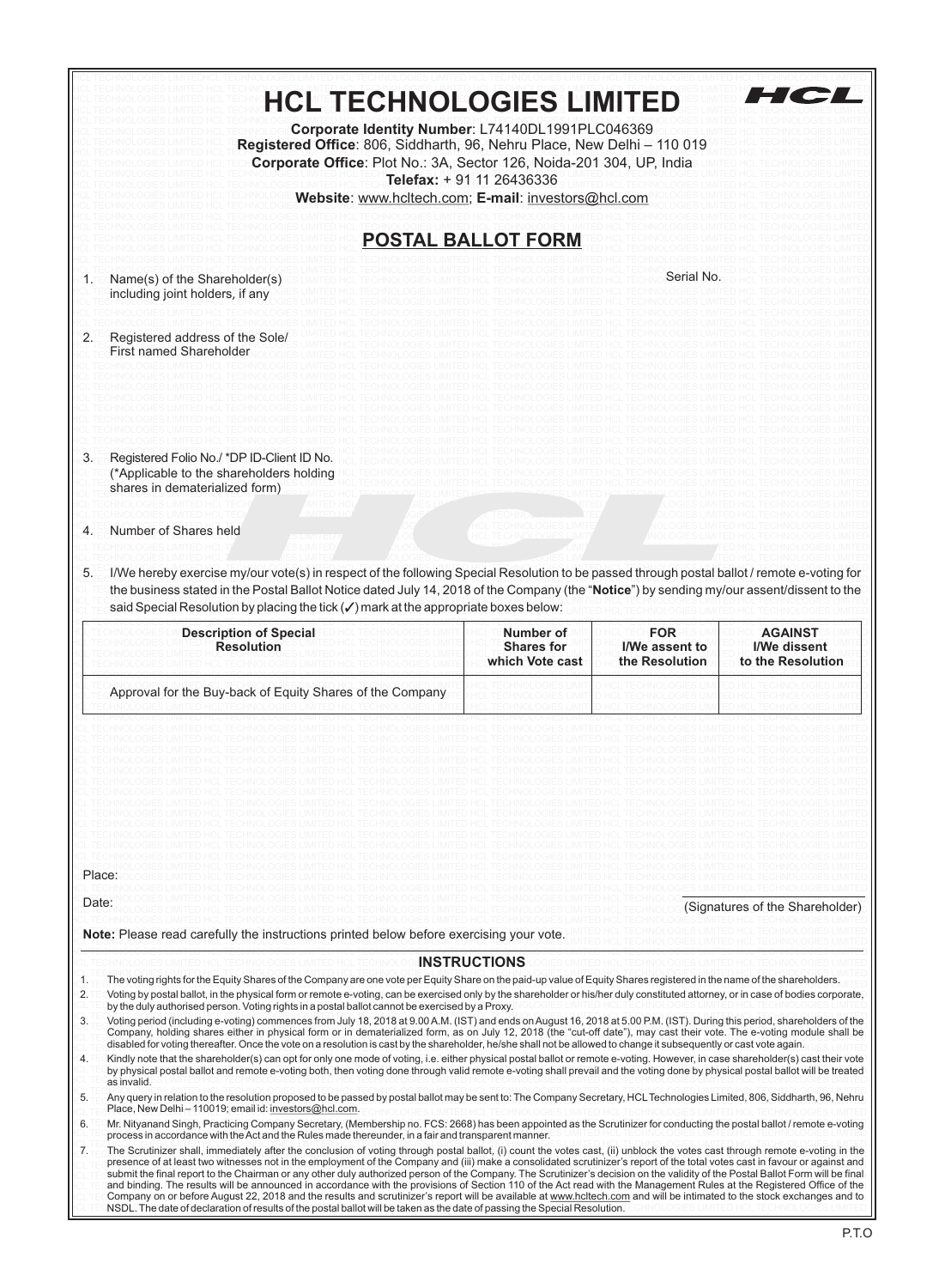#### **I. INSTRUCTIONS FOR VOTING BY PHYSICAL POSTAL BALLOT FORM**

- 1. Ashareholder desirous of exercising vote by physical postal ballot should complete the Postal Ballot Form in all respects and send it after signatures to the Scrutinizer in the attached postage pre-paid business reply envelope which bears the address of the Scrutinizer appointed by the Board of Directors of the Company and which shall be<br>properly sealed with adhesive or adhesive tape. However, en the shareholder will also be accepted. The Postal Ballot Form(s) may also be deposited personally. The shareholders are requested to convey their assent or dissent in this Postal Ballot Form only. The assent or dissent received in any other form or manner shall be considered as invalid.
- 2. The Postal Ballot Form should be signed by the shareholder as per the specimen signatures registered with the Registrar/ Depository. In case the Equity Shares are jointly held, Postal Ballot Form should be completed and signed (as per specimen signatures registered with Registrar/Depository) by the first named shareholder and in his/her absence, by the next named shareholder. Holder(s) of Power of Attorney(s) ("**POA**") on behalf of the Shareholder(s) may vote on the Postal Ballot enclosing an attested<br>copy of the POA. Unsigned Postal Ballot Forms will be
- 3. In case of Equity Shares held by the shareholders other than individual shareholders (e.g. Institutions, Companies, Trusts, Societies etc.) the duly completed Postal Ballot Form should be signed by the authorized signatory, whose signature is already registered with the Registrar/Depository or it should be accompanied by a certified true copy<br>of board resolution / authority and with attested Form.
- 4. Duly completed Postal Ballot Form should reach the Scrutinizer not later than the close of working hours of August 16, 2018. Postal Ballot Form received after this date will be treated as if reply from such shareholder has not been received. The shareholders are requested to send the duly completed Postal Ballot Form well before the last date providing sufficient time for the postal transit.
- 5. Shareholders are requested not to send any paper (other than the resolution/ authority as mentioned under instruction above) along with the Postal Ballot Form in the enclosed self- addressed postage pre-paid business reply envelope as all such envelopes will be sent to the Scrutinizer and if any extraneous paper is found in such envelope, the same would not be considered and would be destroyed by the Scrutinizer.
- 6. There will be only one Postal Ballot Form for every folio / client ID irrespective of the number of the joint shareholders. In case a Member is desirous of obtaining a printed Postal Ballot Form or a duplicate, he or she may write to investors@hcl.com or to The Company Secretary, HCL Technologies Limited, 806, Siddharth, 96, Nehru Place, New Delhi – 110019. On receipt of the duplicate Postal Ballot Form, the original will be rejected. However, the duly completed duplicate Postal Ballot Form should reach the Scrutinizer not later than the date and time specified in Point No. 4 above.
- 7. The votes should be cast either in favour of or against the resolution by putting the tick (✔) mark in the column provided for assent or dissent. Postal Ballot Form bearing (✔)  $\,|\,$ in both the columns will render the Form invalid. Unsigned/ incomplete/ incorrectly ticked Postal Ballot Form will be rejected.

#### **II. INSTRUCTIONS FOR REMOTE E-VOTING**

Step 1: Log-in to NSDL e-voting system at https://www.evoting.nsdl.com/

Step 2: Cast your vote electronically on NSDL e-voting system.

#### **Details on Step 1 are mentioned below:**

- 1. Visit the e-voting website of NSDL. Open web browser by typing the following URL: https://www.evoting.nsdl.com/ either on a Personal Computer or on a mobile phone.
- 2. Once the home page of e-voting system is launched, click on the icon "Login" which is available under 'Shareholders' section.
- 3. Anew screen will open. You will have to enter your User ID, your Password and a Verification Code as shown on the screen.

*Alternatively, if you are registered for NSDL e-services i.e. IDEAS, you can log-in at https://eservices.nsdl.com/ with your existing IDEAS login. Once you log-in to NSDL eservices after using your log-in credentials, click on e-voting and you can proceed to Step 2 i.e. Cast your vote electronically.* 

#### 4. Your User ID details are given below:

| Manner of holding shares i.e. Demat (NSDL or CDSL)<br>or Physical | Your User ID is:                                                                                                                                           |
|-------------------------------------------------------------------|------------------------------------------------------------------------------------------------------------------------------------------------------------|
| For Members who hold shares in demat account with NSDL            | 8 Character DP ID followed by 8 Digit Client ID<br>For example, if your DP ID is In300*** and Client ID is 12****** then your user ID is IN300***12******  |
| For Members who hold shares in demat account with CDSL            | 16 Digit Beneficiary ID<br>For example, if your Beneficiary ID is 12************** then your user ID is 12***************                                  |
| For Members holding shares in Physical Form                       | EVEN Number followed by Folio Number registered with the Company<br>For example, if EVEN is 101456 and folio number is 001*** then user ID is 101456001*** |

5. Your password details are given below:

- a) If you are already registered for e-voting, then you can use your existing password to login and cast your vote.
- b) If you are using NSDL e-voting system for the first time, you will need to retrieve the 'initial password' which was communicated to you. Once you retrieve your 'initial password', you need to enter the 'initial password'and the system will force you to change your password.
- c) How to retrieve your 'initial password'?
	- (i) If your email ID is registered in your demat account or with the company, your 'initial password' is communicated to you on your email ID. Trace the email sent to you from NSDL from your mailbox. Open the email and open the attachment i.e. a .pdf file. Open the .pdf file. The password to open the .pdf file is your 8-digit<br>client ID for NSDL account, last 8 digits of client ID for CD your 'initial password'.
	- If your email ID is not registered, your 'initial password' has been provided in this Postal Ballot Form.
- 6. If you are unable to retrieve or have not received the "Initial password" or have forgotten your password:
	- a) Click on "Forgot User Details/Password?" (If you are holding shares in your demat account with NSDL or CDSL) option available on www.evoting.nsdl.com
		- b) "**Physical User Reset Password**?" (If you are holding shares in physical mode) option available on www.evoting.nsdl.com

If you are still unable to get the password by aforesaid two options, you can send a request at evoting@nsdl.co.in mentioning your demat account number/folio number, your PAN, your name and your registered address.

- 7. After entering your password, tick on Agree to "Terms and Conditions" by selecting on the check box.
- 8. Now, you will have to click on "Login" button.
- 9. After you click on the "Login" button, Home page of e-voting will open.
- **Details on Step 2 are given below:**
- 1. After successful login at Step 1, you will be able to see the Home page of e-voting. Click on e-voting. Then, click on Active Voting Cycles.
- 2. After click on Active Voting Cycles, you will be able to see all the companies "EVEN" in which you are holding shares and whose voting cycle is in active status.
- 3. Select E-voting event number" (EVEN) of "HCLTechnologies Limited" for casting your vote.
- 4. Now you are ready for e-voting as the Voting page opens.
- 5. Cast your vote by selecting appropriate options i.e. assent or dissent, verify/modify the number of shares for which you wish to cast your vote and click on "Submit" and also "Confirm" when prompted.
- 6. Upon confirmation, the message "Vote cast successfully" will be displayed.
- 7. You can also take the printout of the votes cast by you by clicking on the print option on the confirmation page.
- 8. Once you confirm your vote on the resolution, you will not be allowed to modify your vote.

#### **General Guidelines for Members**

- 1. Institutional shareholders (i.e. other than individuals, HUF, NRI etc.) are required to send scanned copy (PDF/JPG format) of the relevant board resolution/authority etc. with the attested specimen signature of the duly authorized signatory(ies) who are authorized to vote, to the Scrutinizer by e-mail to officenns@gmail.com with a copy marked to evoting@nsdl.co.in.
- 2. It is strongly recommended not to share your password with any other person and take utmost care to keep your password confidential. Login to the e-voting website will be disabled upon five unsuccessful attempts to key in the correct password. In such an event, you will need to go through the "Forgot User Details/Password?" or "Physical User Reset Password?" option available on www.evoting.nsdl.com to reset the password.
- 3. In case of any queries, you may refer the Frequently Asked Questions (FAQs) for Shareholders and e-voting user manual for Shareholders available at the download<br>section of <u>www.evoting.nsdl.com</u> or call on toll free no.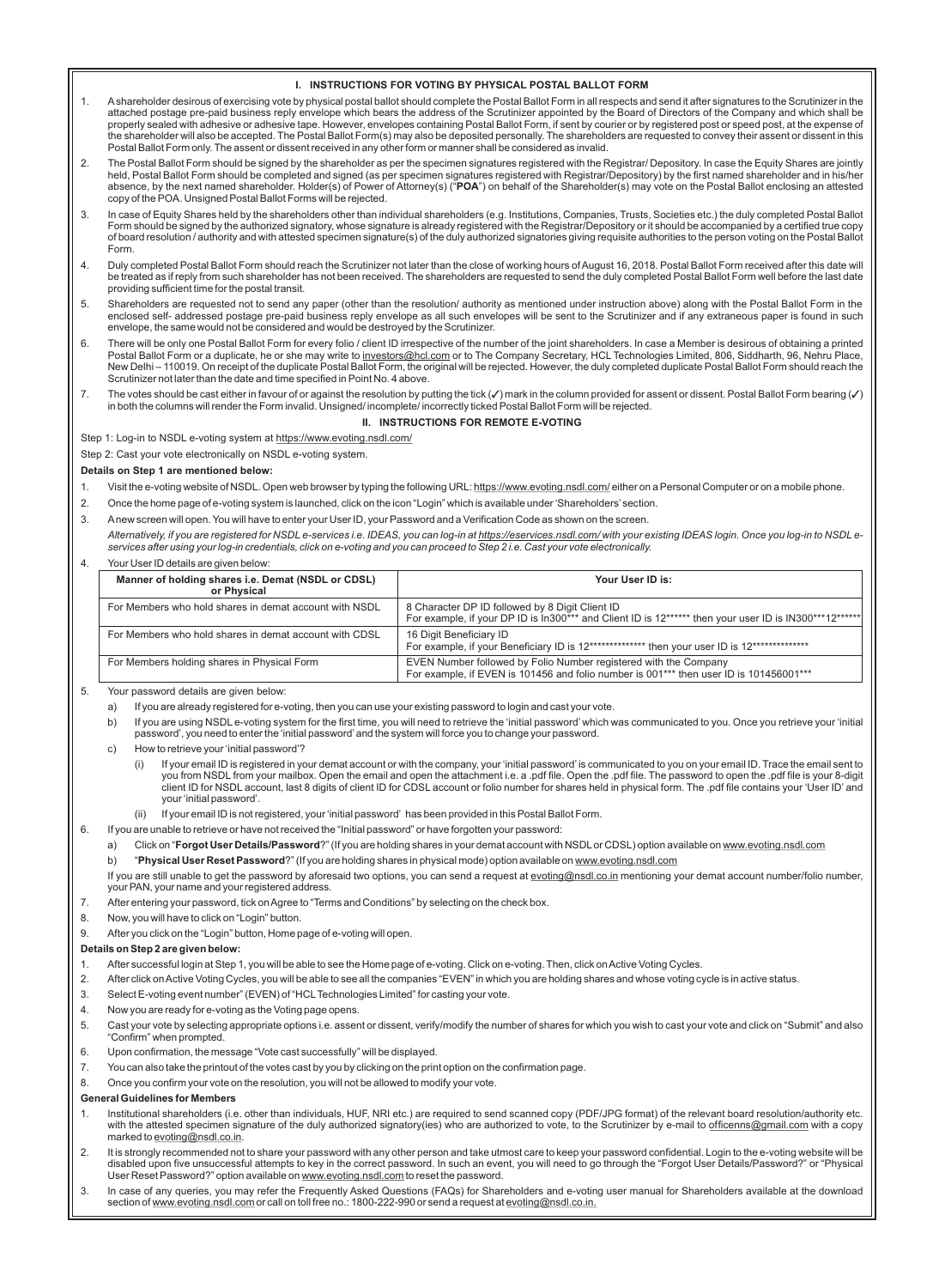# **HCL TECHNOLOGIES LIMITED**



**Corporate Identity Number:** L74140DL1991PLC046369 **Registered Office:** 806, Siddharth, 96, Nehru Place, New Delhi – 110 019 **Corporate Office:** Plot No.: 3A, Sector 126, Noida-201 304, UP, India **Telefax:** + 91 11 26436336

**Website:** www.hcltech.com; **Email Id:** investors@hcl.com

### **POSTAL BALLOT NOTICE [Pursuant to Section 110 of the Companies Act, 2013, read with the Companies (Management and Administration) Rules, 2014]**

#### Dear Members,

NOTICE is hereby given pursuant to Section 110 and other applicable provisions, if any, of the Companies Act, 2013, (the "**Act**") read with Rules 20 and 22 of the Companies (Management and Administration) Rules, 2014 (the "**Management Rules**"), including any statutory modification(s) or re-enactment(s) thereof for the time being in force and other applicable provisions of the Act and the Management Rules, the Securities and Exchange Board of India (Buy Back of Securities) Regulations, 1998 (the "**Buy-back Regulations**"), and other applicable provisions, seeking the approval of the shareholders of HCL Technologies Limited (the "**Company**") to the proposed Special Resolution appended below by way of postal ballot including voting through electronic means ("**remote e-voting**").

An explanatory statement setting out the material facts concerning the said resolution pursuant to Section 102 of the Act and instructions for remote e-voting are annexed to this postal ballot notice along with the postal ballot form ("**Postal Ballot Form**"). The Company has engaged National Securities Depositary Limited ("**NSDL**"), as an agency for providing remote e-voting platform.

Pursuant to Rule 22(5) of the Management Rules, the Company has appointed Mr. Nityanand Singh, Practicing Company Secretary, FCS No. 2668, as the scrutinizer ("**Scrutinizer**") for conducting the postal ballot and remote e-voting process in accordance with the Act and the Management Rules made thereunder in a fair and transparent manner. Shareholders have the option to vote either by postal ballot or through remote e-voting. Shareholders desiring to exercise their vote by postal ballot are requested to carefully read the instructions printed in the Postal Ballot Form and return the same duly completed and signed in the enclosed postage pre-paid self-addressed business reply envelope. A Postal Ballot Form sent by courier or by registered post/speed post at the expense of the shareholder(s) will also be accepted.

The Special Resolution, if approved by the requisite majority, shall be passed on the date on which the results of this postal ballot are declared.

#### **SPECIAL BUSINESS:**

#### **Approval for the Buy-back of Equity Shares of the Company**

To consider and, if thought fit, to pass, the following resolution as a Special Resolution:

**"RESOLVED THAT** pursuant to the provisions of Sections 68, 69, 70, 110 and all other applicable provisions, if any, of the Companies Act, 2013, (the "**Act**") and the provisions of the Companies (Share Capital and Debentures) Rules, 2014, the Companies (Management and Administration) Rules, 2014, to the extent applicable, Article 4 of the Articles of Association of the Company, applicable provisions of the Securities and Exchange Board of India (Listing Obligations and Disclosure Requirements) Regulations, 2015 (the "**LODR Regulations**") as amended, and in compliance with the Securities and Exchange Board of India (Buy back of Securities) Regulations, 1998 ("**Buy-back Regulations**") as amended, Foreign Exchange Management Act, 1999 and the Foreign Exchange Management (Transfer or Issue of Security by a Person Resident Outside India) Regulations, 2017, and the rules and regulations framed there under, if applicable, including any amendment(s), statutory modification(s) or re-enactment(s) thereof and any other statutory provision for the time being in force, and subject to such other approvals, permissions and sanctions as may be necessary and subject to such conditions and modifications, if any, as may be prescribed or imposed by the Securities and Exchange Board of India ("**SEBI**"), the stock exchanges on which the Equity Shares of the Company are listed (the "**Stock Exchanges**") and other authorities, institutions or bodies (the "**Appropriate Authorities**") while granting such approvals, permissions and sanctions, which may be agreed by the Board of Directors of the Company (the "**Board**", which expression shall include any committee constituted by the Board to exercise its powers, including the powers conferred by this resolution (the "**Buy-back Committee**") and on the terms and conditions set out in the explanatory statement), the approval of the shareholders of the Company be and is hereby accorded for the buy-back by the Company of up to 3,63,63,636 (Three Crores Sixty Three Lacs Sixty Three Thousand Six Hundred and Thirty Six Only) fully paid-up equity shares of ₹2 each of the Company (the "**Equity Shares**") representing upto 2.61% of the total paid-up equity share capital of the Company, at a price of  $\bar{\tau}$  1,100 (Rupees One Thousand One Hundred Only) per Equity Share (the "**Buy-back Price**") payable in cash for an aggregate amount of up to  $\bar{\tau}$  4,000 crores (Rupees Four Thousand Crores only) excluding any expenses incurred or to be incurred for the Buy-back like filing fee payable to SEBI, advisors' fees, public announcement publication expenses, printing and dispatch expenses, transaction costs viz. brokerage, applicable taxes such as securities transaction tax, goods and service tax, stamp duty, etc. which is 14.83% and 11.59%, of the aggregate of the fully paid-up equity share capital and free reserves (including securities premium) of the Company as per the latest audited standalone and consolidated financial statements of the Company, respectively, for the year ended March 31, 2018 (the "**Buy-back Size**"), through the "**Tender Offer**" route as prescribed under the Buy-back Regulations and circulars issued thereunder, including the "Mechanism for acquisition of shares through Stock Exchange" notified by SEBI vide circular CIR/CFD/POLICYCELL/1/2015 dated April 13, 2015 read with the circulars issued in relation thereto, including the circular CFD/DCR2/CIR/P/2016/131 dated December 09, 2016, or such other mechanism as may be applicable, on a proportionate basis, from the equity shareholders / beneficial owners of the Equity Shares of the Company as on the record date to be determined by the Board (the "**Record Date**") (hereinafter referred to as the "**Buy-back**")."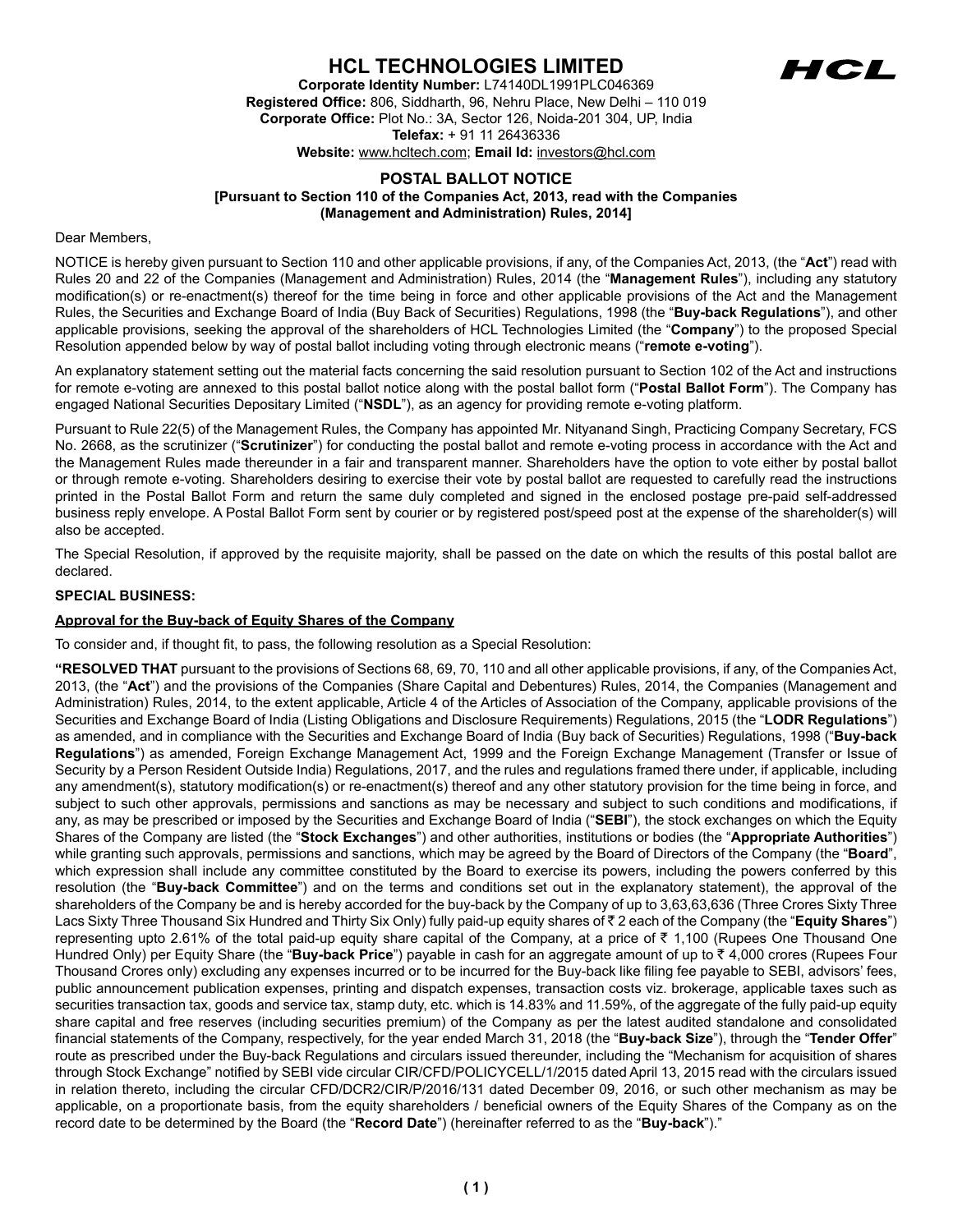**"RESOLVED FURTHER THAT** the Buy-back shall be made out of the free reserves based on the audited financial statements of the Company for the financial year ended March 31, 2018 and the payments be made out of the Company's current balances of cash and cash equivalents and other current investments or internal accruals of the Company."

**"RESOLVED FURTHER THAT** all the equity shareholders / beneficial owners of the Equity Shares of the Company as on the Record Date ("**Eligible Shareholders**") will be eligible to participate in the Buy-back including promoters and promoter group of the Company."

**"RESOLVED FURTHER THAT**15% (fifteen per cent) of the Equity Shares which the Company proposes to Buy-back or the number of Equity Shares entitled as per the shareholding of small shareholders as on the Record Date shall be reserved for small shareholders in accordance with the provisions of the Buy-back Regulations."

**"RESOLVED FURTHER THAT** the Buy-back from the Eligible Shareholders who are residents outside India, including non-resident Indians, foreign nationals, foreign corporate bodies (including erstwhile overseas corporate bodies) and qualified institutional buyers including foreign portfolio investors, shall be subject to such approvals, if any and to the extent required from the concerned authorities including approvals from the Reserve Bank of India ("**RBI**") under the Foreign Exchange Management Act, 1999 and the Foreign Exchange Management (Transfer or Issue of Security by a Person Resident Outside India) Regulations, 2017, and the rules and regulations framed there under, and that such approvals shall be required to be taken by such non-resident Eligible Shareholders."

**"RESOLVED FURTHER THAT** the Board be and is hereby authorized to delegate all or any of the power(s) conferred herein above as it may in its absolute discretion deem fit, to any committee(s), director(s), officer(s), authorised representative(s) of the Company in order to give effect to the aforesaid resolutions, including but not limited to finalizing the terms of the Buy-back such as the Record Date, entitlement ration timeframe for completion of Buy-back, appointing merchant bankers, brokers, legal counsels, registrars, escrow agents, advisors,consultants, intermediaries, agencies, as may be required, for the implementation of the Buy-back, finalizing their terms of appointment including the fees payable and executing agreements, initiating all necessary actions for preparation and issue of various documents including public announcement, draft letter of offer, letter of offer, declaration of solvency, certificate of extinguishment of shares, share certificates and all other documents with respect to the Buy-back, making all necessary applications to the Appropriate Authorities for their approvals including but not limited to approvals as may be required from SEBI, RBI; preparing, signing and filing of the public announcement, draft letter of offer, letter of offer with SEBI, the stock exchanges on which the Equity Shares are listed (the "**Stock Exchanges**") and other Appropriate Authorities; obtaining all certificates and reports from statutory auditors and other third parties, as required under applicable law, entering into escrow arrangements as required in terms of the Buy-back Regulations, opening, operating and closing of all necessary accounts including escrow account, special payment account, broker trading account and demat account as required in terms of the Buy-back Regulations, extinguishing dematerialized shares and physical destruction of share certificates in respect of the Equity Shares bought back by the Company, and filing such other undertakings, agreements, and documents as may be required to be filed in connection with the Buy-back with SEBI, the Stock Exchanges, Registrar of Companies, Depositories and any other regulatory, governmental and statutory authorities as may be required from time to time."

**"RESOLVED FURTHER THAT** nothing contained herein shall confer any right on the part of any shareholder to offer and/or any obligation on the part of the Company or the Board or the Buy-back Committee to Buy-back any shares, and/or impair any power of the Company or the Board or the Buy-back Committee to terminate any process in relation to such Buy-back, if so permissible by law."

**"RESOLVED FURTHER THAT** for the purpose of giving effect to this resolution, the Board or the Buy-back Committee be and is hereby authorized severally to accept and make any alteration(s), modification(s) to the terms and conditions as it may deem necessary, concerning any aspect of the Buy-back, in accordance with the statutory requirements as well as to give such directions as may be necessary, to settle any questions, difficulties or doubts that may arise and generally, to do all acts, deeds, matters and things as it may, in absolute discretion deem necessary, in relation to or in connection with or for matters consequential to the Buy-back without seeking any further consent or approval of the shareholders or otherwise to the end and intent that they shall be deemed to have given their approval thereto expressly by the authority of this resolution."

> By Order of the Board For **HCL Technologies Limited**

Place: Noida (U.P.) Date: July 14, 2018 **NOTES –**

**Manish Anand Company Secretary FCS-5022**

- 1. The explanatory statement pursuant to Section 102(1) read with Section 110 of the Act, setting out all material facts and reasons for the proposed Special Resolution to be passed through postal ballot including remote e-voting is appended herein below. It also contains the disclosures as specified in Schedule II Part A of the Buy-back Regulations.
- 2. In accordance with the provisions of Section 68(2) and Section 110 of the Act read with the Management Rules, and other applicable provisions of the Act and the rules made thereunder, the Company is required to obtain the approval of its shareholders by way of a special resolution through postal ballot for the Buy-back of equity shares of the Company. Accordingly, your approval is sought for the resolutions contained in this notice through postal ballot ("**Postal Ballot Notice**"). The said resolution and the explanatory statement are being sent to you along with the postal ballot form ("**Postal Ballot Form**") for your consideration.
- 3. The Postal Ballot Notice is being sent to all the shareholders whose names appear in the Register of Members or the list of beneficial owners, as received from National Securities Depository Limited ("**NSDL**") or Central Depository Services (India) Limited ("**CDSL**") as at close of business hours on July 12, 2018 (the "**Cut-Off Date**").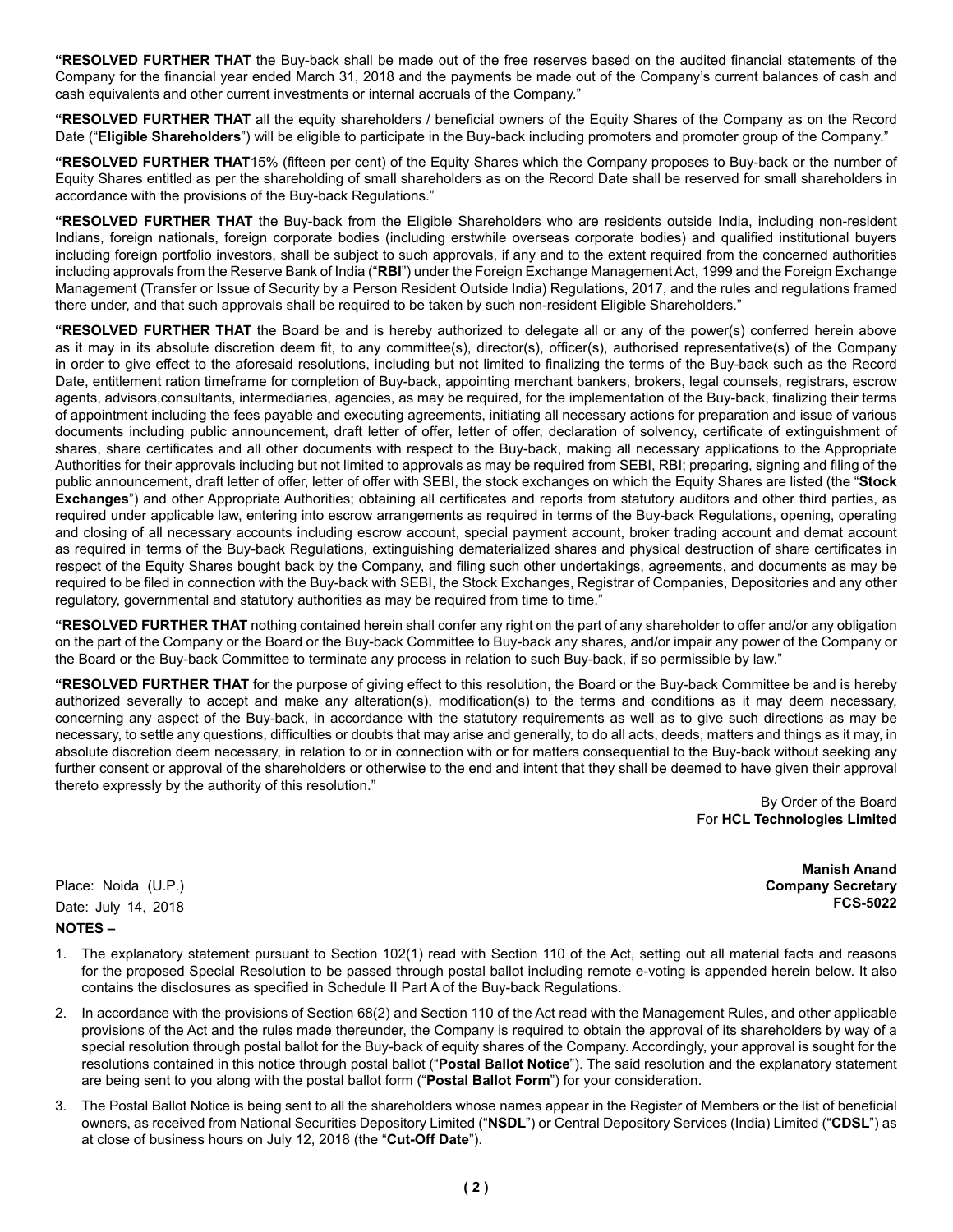- 4. As per Section 110 of the Act, read with Rule 22 of the Management Rules, the Postal Ballot Notice may be served on the shareholders through electronic means. Shareholders who have registered their e-mail IDs with the depositories or with the Company for receipt of documents in electronic mode under the Green Initiative of the Ministry of Corporate Affairs are being sent this Postal Ballot Notice by e-mail and the shareholders who have not registered their e-mail IDs will receive the Postal Ballot Notice along with the Postal Ballot Form and postage pre-paid self-addressed business reply envelope by registered post or speed post.
- 5. There will be one Postal Ballot Form or remote e-voting facility for every folio or client ID irrespective of the number of joint holders of Equity Shares.
- 6. Voting rights in the postal ballot and remote e-voting cannot be exercised by a proxy. However, corporate and institutional shareholders shall be entitled to vote through their authorised representatives with the proof of their authorisation.
- 7. A Postal Ballot Form and a postage pre-paid self-addressed business reply envelope are attached to this Postal Ballot Notice. The said envelope bears the address of the Scrutinizer to which the duly completed Postal Ballot Form should be sent.
- 8. In compliance with the provisions of Section 108 and 110 of the Act and Rule 20 and 22 of the Management Rules, and Regulation 44 of the LODR Regulations, the Company is pleased to offer facility for voting by electronic means to its shareholders to enable them to cast their votes through remote e-voting instead of returning duly filled Postal Ballot Forms. The Company has engaged the services of NSDL as its agency for providing remote e-voting facility to the shareholders. It may be noted that remote e-voting is optional. A shareholder may opt for only one mode of voting and in case the shareholder has voted through remote e-voting, he/she shall not use the Postal Ballot Form to cast his or her vote. If a shareholder casts vote through remote e-voting as well as Postal Ballot Form, the vote cast through valid remote e-voting would be considered and vote cast through Postal Ballot Form shall be treated as invalid. The instructions for electronic voting are annexed to the Postal Ballot Form.
- 9. The remote e-voting commences on July 18, 2018 at 9.00 a.m. (IST) and ends on August 16, 2018 at 5.00 p.m. (IST). The remote e-voting module shall be disabled by NSDL for voting thereafter.
- 10. The shareholders who do not receive the Postal Ballot Form may apply to the Company at investors@hcl.com or write to The Company Secretary, HCL Technologies Limited, 806, Siddharth, 96, Nehru Place, New Delhi -110019 for receiving the duplicate thereof.
- 11. The shareholders desiring to exercise their vote by Postal Ballot are requested to carefully read the instructions printed in the Postal Ballot Form and record their assent (For) or dissent (Against) to the item so listed, by returning the same duly completed and signed in the attached postage pre-paid self-addressed business reply envelope. Postal Ballot Form(s), if sent by courier or registered/speed post at the expense of the shareholder(s)will also be accepted. The Postal Ballot Form(s) may also be deposited personally at the address of the Scrutinizer given thereon. The duly completed Postal Ballot Form(s) should reach the Scrutinizer on or before the closing of working hours of August 16, 2018, to be being considered, failing which, it will be strictly treated as if no reply has been received from the shareholder(s). Unsigned Postal Ballot Form(s) will also be rejected.
- 12. The Scrutinizer shall, immediately after the conclusion of voting through postal ballot, first count the votes cast, thereafter unblock the votes cast through remote e-voting in the presence of at least two witnesses not in the employment of the Company and make a consolidated scrutinizer's report of the total votes cast in favour or against. The Scrutinizer's decision on the validity of a Postal Ballot Form will be final and binding.
- 13. After the scrutiny of the Postal Ballot Forms, the Scrutinizer shall submit his final report to the Chairman of the Company or any other duly authorised person of the Company and the results of voting by postal ballot will be announced in accordance with the provisions of Section 110 of the Act read with the Management Rules at the registered office of the Company at 806, Siddharth, 96, Nehru Place, New Delhi-110 019 on or before August 22, 2018. The results of the postal ballot including the report of the Scrutinizer will be posted on the website of the Company at www.hcltech.com and intimated to BSE Limited ("BSE") and National Stock Exchange of India Limited ("NSE") (together the "**Stock Exchanges**") and to National Securities Depository Limited ("NSDL"). The date of declaration of results of the postal ballot will be taken as the date of passing the resolutions.
- 14. Resolution passed by the shareholders through postal ballot including remote e-voting is deemed to have been passed as if the same has been passed at a general meeting of the Company.
- 15. All the material documents referred to in the explanatory statement are available for inspection by the shareholders at the registered office of the Company on any working day between 10.00 a.m. (IST) and 4.00 p.m. (IST), except Saturday and Sunday, up to the last date of receipt of Postal Ballot Forms specified in this Notice.
- 16. Shareholders can also contact the Scrutinizer, Mr. Nityanand Singh, Practicing Company Secretary, to resolve any grievances with regard to voting by postal ballot including remote e-voting. The details of the Scrutinizer are provided below:

| Address:      | 14, Second Floor, Arjun Nagar, Safdarjung Enclave, New Delhi – 110 029 |
|---------------|------------------------------------------------------------------------|
| Email ID:     | officenns@gmail.com                                                    |
| Phone number: | +91 11 42430736                                                        |

17. A copy of the Postal Ballot Notice is available on the website of the Company, at www.hcltech.com, website of NSDL at www.nsdl.co.in, website of the National Stock Exchange of India Limited, at www.nseindia.com and website of BSE Limited, at www. bseindia.com.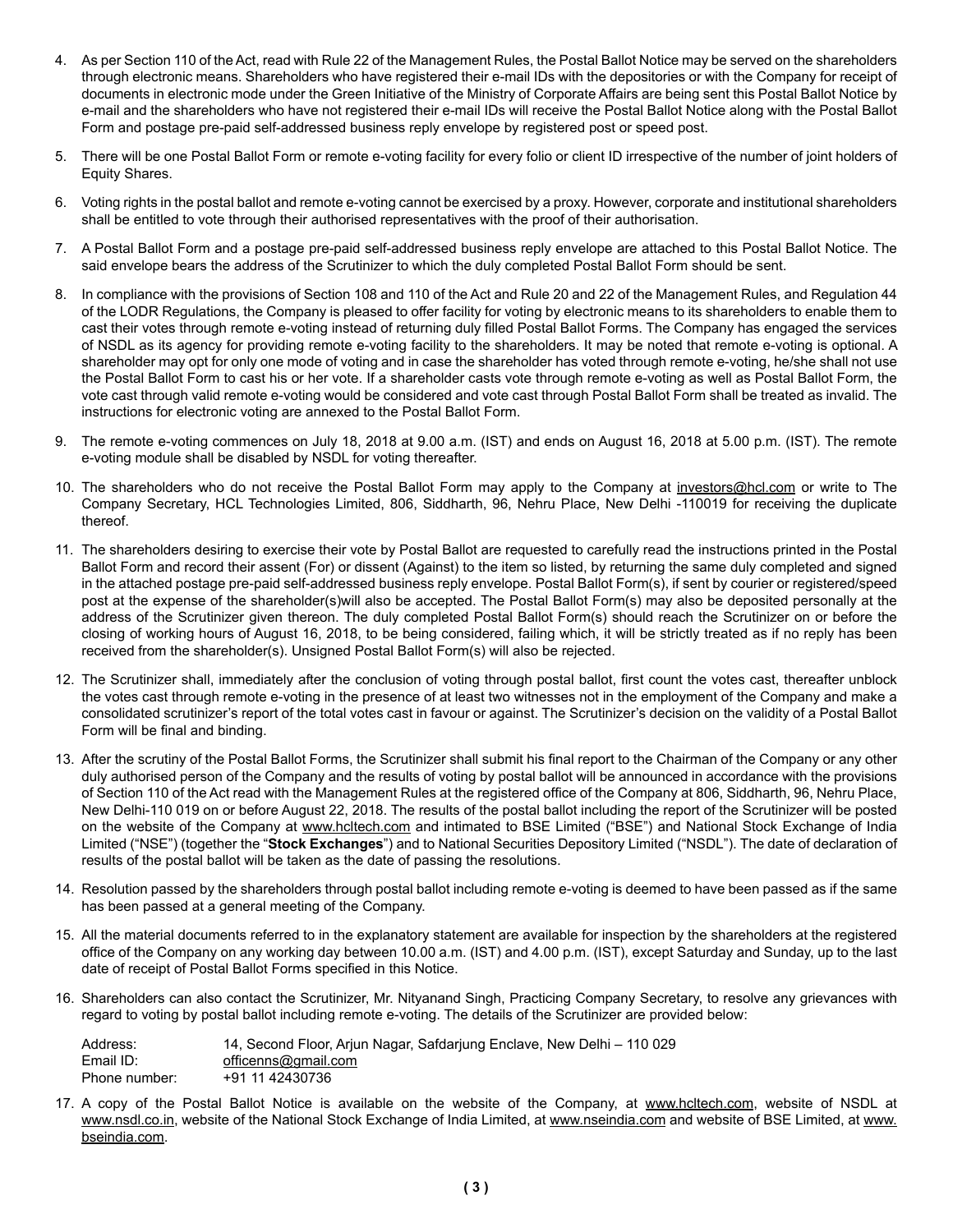### **EXPLANATORY STATEMENT PURSUANT TO SECTION 102 OF THE COMPANIES ACT, 2013**

The Board of Directors (the "**Board**") at its meeting held on July 12, 2018 ("**Board Meeting**") has, subject to the approval of the shareholders of the Company by way of Special Resolution through postal ballot including voting by electronic means and subject to such approvals of statutory, regulatory or governmental authorities as may be required under the applicable laws, approved the buy-back of upto 3,63,63,636 (Three Crores Sixty Three Lacs Sixty Three Thousand Six Hundred and Thirty Six Only) fully paid-up Equity Shares of face value of  $\bar{z}$  2 (Rupees Two) each ("Equity Shares") of the Company, at a price of ₹ 1,100 (Rupees One Thousand One Hundred Only) per Equity Share payable in cash for an aggregate consideration not exceeding  $\bar{\tau}$  4,000 crores (Rupees Four Thousand Crores Only) (excluding transaction costs viz. brokerage, applicable taxes such as securities transaction tax, goods and service tax, stamp duty, etc.) (the "**Buy-back Size**") on a proportionate basis through the "Tender Offer" route through the Stock Exchange mechanism in accordance with the Companies Act, 2013 (the "**Act**"), the Companies (Share Capital and Debentures) Rules, 2014 (the " **Share Capital Rules**"), the Companies (Management and Administration) Rules, 2014 (the **"Management Rules"**) to the extent applicable, the Securities and Exchange Board of India (Listing Obligations and Disclosure Requirements) Regulations, 2015 (the "**LODR Regulations**"), the Securities and Exchange Board of India (Buy back of Securities) Regulations, 1998, (the "**Buy-back Regulations**"), as amended from time to time, read with the Securities and Exchange Board of India circular CIR/CFD/POLICYCELL/1/2015 dated April 13, 2015 and circular CFD/DCR2/CIR/P/2016/131 dated December 09, 2016 ("**SEBI Circulars**") (hereinafter referred to as the "**Buy-back**").

The Buy-back shall be within 25% of the aggregate of paid-up equity share capital and free reserves of the Company as per the audited financial statements of the Company for the year ended March 31, 2018 (the latest audited financial statements available as on the date of Board Meeting recommending the proposal of the Buy-back). The Buy-back Size represents 14.83% of the aggregate of the paid-up equity share capital and free reserves of the Company, and represents 2.61% of the total issued and paid-up equity share capital of the Company.

Since the Buy-back is more than 10% of the total paid-up equity share capital and free reserves of the Company, in terms of Section 68(2) (b) of the Act, it is necessary to obtain the consent of the shareholders of the Company, for the Buy-back, by way of a Special Resolution. Further, as per Section 110 of the Act read with Rule 22(16) (g) of the Rules, the consent of the shareholders of the Company for the Buyback is required to be obtained by means of postal ballot including voting by electronic means.

As per the requirements of Section 102 read with Section 68 and other applicable provisions of the Act and the Buy-back Regulations, the relevant and material information to enable the shareholders to consider and approve the Special Resolution for Buy-back of the Company's Equity Shares is set out below:

### **1) Necessity for the Buy-back**

The Buy-back is being proposed by the Company to return surplus funds to the shareholders, which are over and above its ordinary capital requirements and in excess of any current investment plans of the Company, in an expedient, efficient and cost effective manner. Additionally, the Company's management strives to increase shareholder's value and is of the opinion that the Buy-back would result in the following benefits, amongst other things:

- The Buy-back will improve the Earnings Per Share (EPS), Return on Capital Employed (ROCE) and Return on Equity (ROE);
- The Buy-back will help in achieving an optimal capital structure;
- The Buy-back will help the Company to distribute surplus cash to its shareholders broadly in proportion to their shareholding, thereby, enhancing the overall return to the shareholders;
- The Buy-back, which is being implemented through the tender offer route as prescribed under the Buy-back Regulations, would involve allocation of higher number of shares as per their entitlement or 15% of the outlay to small shareholders. The Company believes that this reservation for small shareholders would benefit a large number of public shareholders, who would get classified as a "small shareholder" as defined under the Buy-back Regulations;
- The Buy-back gives an option to the shareholders, to either (i) choose to participate and get cash in lieu of Equity Shares to be accepted under the Buy-back or (ii) choose not to participate and enjoy a resultant increase in their percentage shareholding, post the Buy-back Offer, without additional investment.

After considering several factors and benefits to the shareholders and considering the increase in accumulated free reserves as well as the cash liquidity reflected in the audited financial statements of the Company for the financial year ended March 31, 2018, the Board decided to recommend the Buy-back of up to 3,63,63,636 (Three Crores Sixty Three Lacs Sixty Three Thousand Six Hundred and Thirty Six Only) fully paid-up Equity Shares of  $\bar{\tau}$  2 each (representing up to 2.61% of the total number of Equity Shares of the Company) at a price of ₹ 1,100 (Rupees One Thousand One Hundred Only) per Equity Share for an aggregate consideration not exceeding ₹ 4,000 crores (Rupees Four Thousand Crores Only).

#### **2) Class of shares, number intended to be purchased, price per share, maximum price at which the shares are proposed to be bought back and basis of determining the Buy-back price**

| Class of Shares                                                               | Equity        |
|-------------------------------------------------------------------------------|---------------|
| Face Value                                                                    | ₹2 each       |
| Proposed Buy-back Price per Share                                             | ₹ 1.100       |
| Total (maximum) amount required under the Buy-back                            | ₹4.000 crores |
| As a % of paid-up equity share capital and free reserves as at March 31, 2018 | 14.83%        |
| Number of Equity Shares proposed to be bought back                            | 3.63.63.636   |
| As a % of paid-up equity share capital as at March 31, 2018                   | 2.61%         |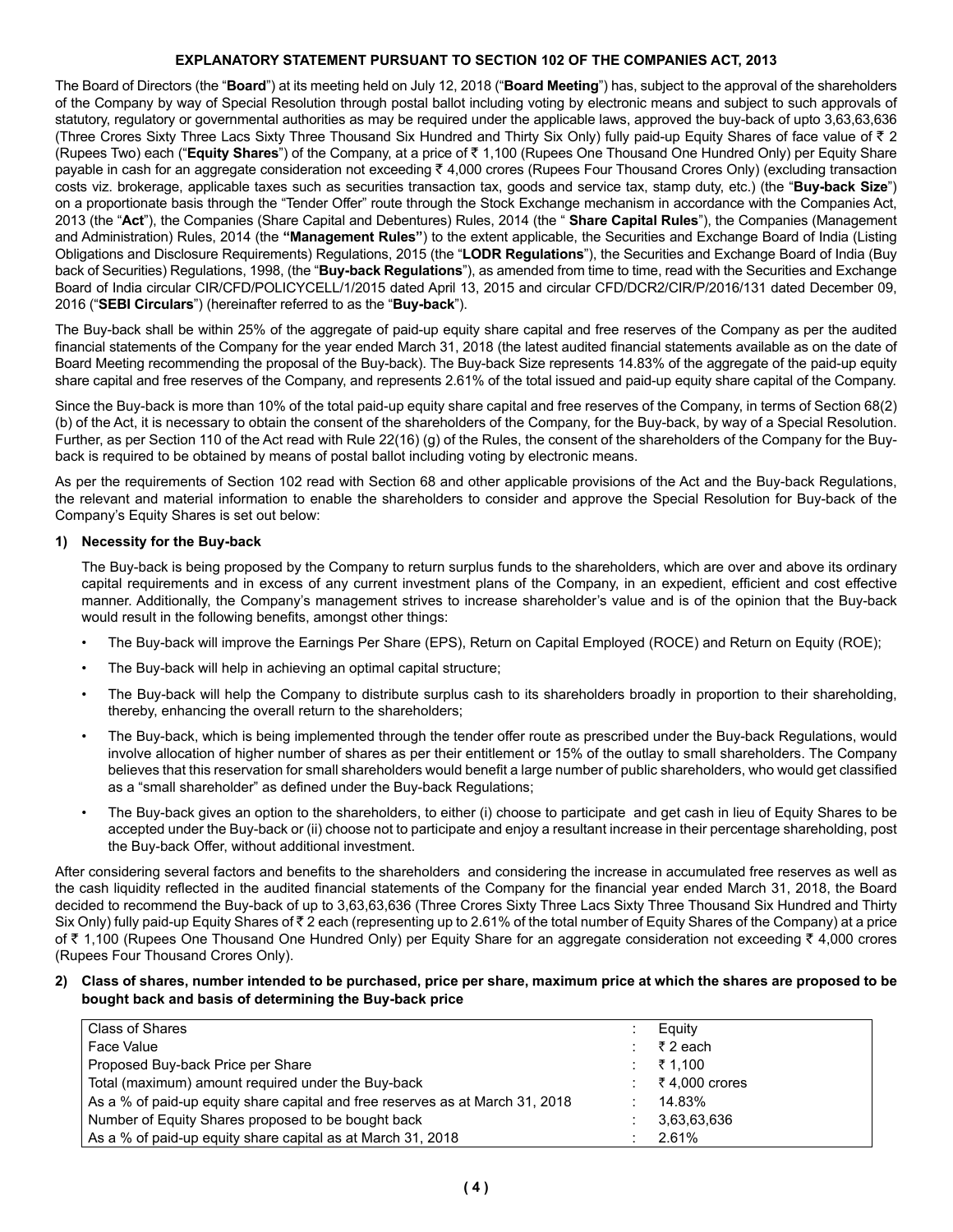#### Basis of determining the Buy-back price:

The Equity Shares of the Company are proposed to be bought back at a price of  $\bar{\tau}$  1,100 per Equity Share. The Buy-back Price has been arrived at after considering various factors including, but not limited to the trends in the volume weighted average prices of the Equity Shares on the BSE Limited ("**BSE**") and the National Stock Exchange of India Limited ("**NSE**") where the Equity Shares are listed, the net worth of the Company, price earnings ratio, impact on other financial parameters and the possible impact of Buy-back on the earnings per share.

#### The Buy-back Price represents:

- i. Premium of 14.43% and 14.40% over the closing price of the Equity Shares on BSE and on NSE, respectively, as on July 9, 2018, being the date on which the Company intimated the Stock Exchanges of the date of the Board Meeting, wherein the proposal of Buy-back was considered.
- ii. Premium of 16.20% and 16.26% over the average of daily weighted average market price of the Equity Shares on BSE and on NSE, respectively, during the three months preceding July 9, 2018, being the date on which the Company intimated the Stock Exchanges of the date of the Board Meeting, wherein the proposal of Buy-back was considered.

#### **3) Maximum amount required under the Buy-back, its percentage of the total paid-up equity share capital and free reserves and the sources of funds from which the Buy-back would be financed**

The maximum amount required under the Buy-back will not exceed  $\bar{\tau}$  4,000 crores (Rupees Four Thousand Crores only) (which is 14.83% and 11.59%, of the aggregate of the total paid-up equity share capital and free reserves of the Company, on the basis of the audited standalone and consolidated financial statements of the Company for the financial year ended March 31, 2018) excluding any expenses incurred or to be incurred for the Buy-back like filing fee payable to SEBI, advisors' fees, public announcement publication expenses, printing and dispatch expenses, transaction costs viz. brokerage, applicable taxes such as securities transaction tax, goods and service tax, stamp duty, etc.

The Buy-back would be funded out of the free reserves of the Company. The Company shall transfer a sum equal to the nominal value of the Equity Shares bought back through the Buy-back to the Capital Redemption Reserve Account and the details of such transfer shall be disclosed in its subsequent audited financial statements.

### **4) Method to be adopted for Buy-back**

The Buy-back shall be on a proportionate basis from the shareholders through the "Tender Offer" route and the Stock Exchange Mechanism, as notified by SEBI vide circular CIR/CFD/POLICYCELL/1/2015 dated April 13, 2015 read with circular CFD/DCR2/ CIR/P/2016/131 dated December 09, 2016. The Buy-back will be implemented in accordance with the Act and the rules made thereunder to the extent applicable, and on such terms and conditions as may be deemed fit by the Company.

As required under the Buy-back Regulations, the Company will announce a record date (the "**Record Date**") for determining the names of the Equity Shareholders / beneficial owners of the Equity Shares of the Company who will be eligible to participate in the Buy-back Offer ("**Eligible Shareholders**"). In due course and subject to the approval of the Special Resolution under this Postal Ballot Notice and to SEBI's comments on the draft letter of offer, each Eligible Shareholder, will receive a letter of offer along with a tender form indicating the entitlement of the Eligible Shareholder for participating in the Buy-back.

The Equity Shares to be bought back as a part of the Buy-back are divided in two categories:

- (a) Reserved category for small shareholders; and
- (b) General category for all other shareholders.

As defined in the Buy-back Regulations, a "**small shareholder**" is a shareholder who holds Equity Shares having market value of not more than ₹ 2,00,000 (Rupees Two Lacs only), on the basis of closing price on the stock exchange having highest trading volume as on the Record Date.

In accordance with the Regulation 6 of the Buy-back Regulations, 15% (fifteen percent) of the number of Equity Shares which the Company proposes to Buy-back or number of Equity Shares entitled as per the shareholding of small shareholders, whichever is higher, shall be reserved for the small shareholders as part of the Buy-back. The Company believes that this reservation would benefit a large number of public shareholders, who would get classified as "small shareholder".

Based on the holding on the Record Date, the Company will determine the entitlement of each Eligible Shareholder to tender their shares in the Buy-back. This entitlement for each Eligible Shareholder will be calculated based on the number of Equity Shares held by the respective shareholder as on the Record Date and the ratio of Buy-back applicable in the category to which such Eligible Shareholder belongs.

Shareholders' participation in the Buy-back will be voluntary. Shareholders can choose to participate and get cash in lieu of the Equity Shares to be accepted under the Buy-back or they may choose not to participate and enjoy a resultant increase in their percentage shareholding, post Buy-back, without additional investment. Shareholders may also tender a part of their entitlement. Shareholders also have an option of tendering additional Equity Shares (over and above their entitlement) and participate in the shortfall created due to non-participation of some other shareholders, if any.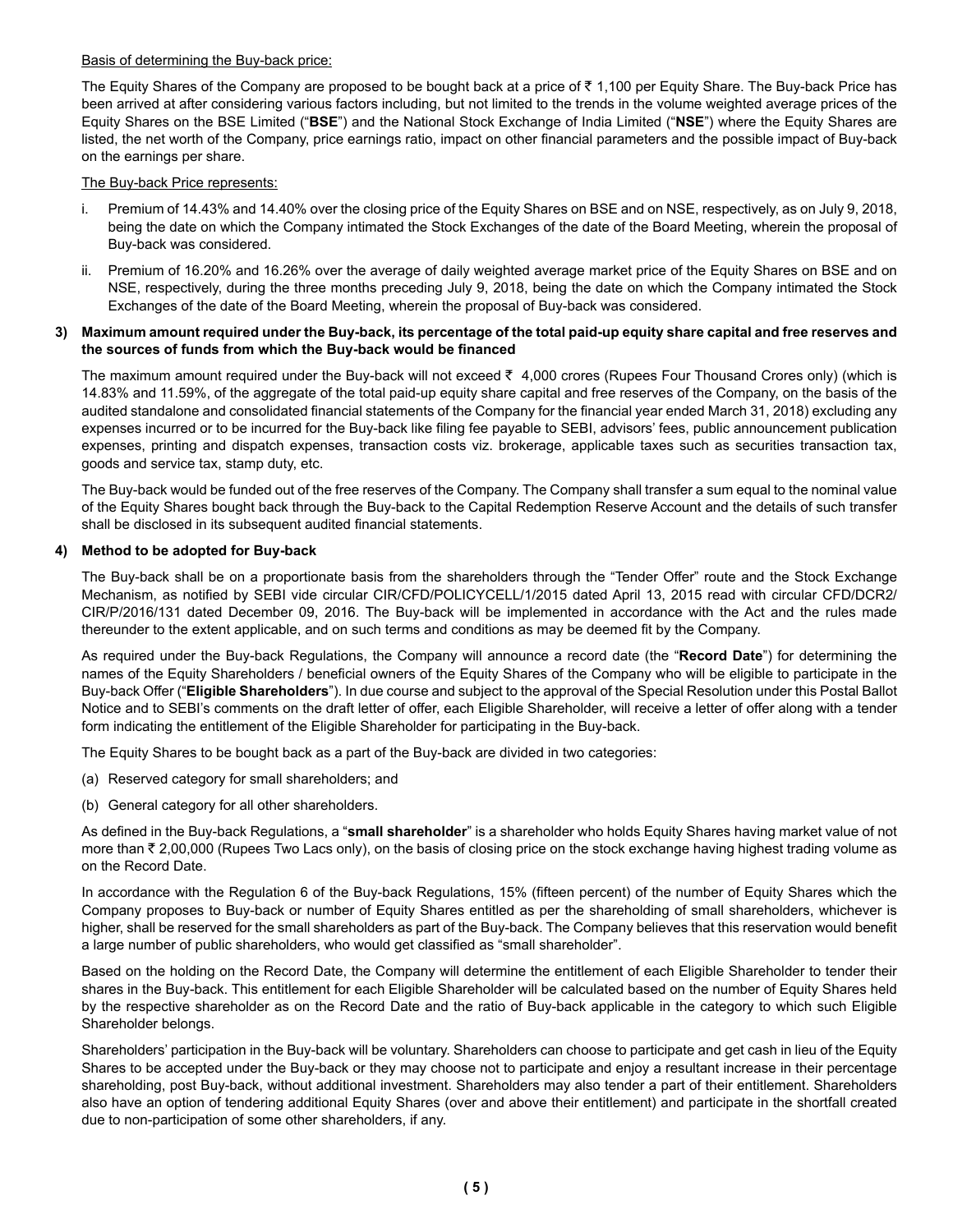The maximum tender under the Buy-back by any Eligible Shareholder cannot exceed the number of Equity Shares held by the Eligible Shareholder as on the Record Date. The Equity Shares tendered as per the entitlement by Eligible Shareholders as well as additional shares tendered, if any, will be accepted as per the procedure laid down in the Buy-back Regulations. The settlement of the tenders under the Buy-back is expected to be done using the "Mechanism for acquisition of shares through Stock Exchange" notified by SEBI vide circular CIR/CFD/POLICYCELL/1/2015 dated April 13, 2015 read with circular no. CFD/DCR2/CIR/P/2016/131 dated December 09, 2016.

Detailed instructions for participation in the Buy-back (tender of Equity Shares in the Buy-back) as well as the relevant time table will be included in the letter of offer which will be sent in due course to the Eligible Shareholders.

The Buy-back from the Eligible Shareholders who are residents outside India, including non-resident Indians, foreign nationals, foreign corporate bodies (including erstwhile overseas corporate bodies) and qualified institutional buyers including foreign portfolio investors, shall be subject to such approvals, if any and to the extent required from the concerned authorities including approvals from the Reserve Bank of India under the Foreign Exchange Management Act, 1999 and the rules and the Foreign Exchange Management (Transfer or Issue of Security by a Person Resident Outside India) Regulations, 2017 regulations framed there under, and such approvals shall be required to be taken by such non-resident Eligible Shareholders.

### **5) Maximum number of shares that the company proposes to Buy-back and time limit for completion of Buy-back**

The Company proposes to Buy-back up to 3,63,63,636 Equity Shares of face value of  $\bar{\tau}$  2 each of the Company.

The Buy-back, subject to regulatory consents and approvals, if any, shall be completed within one year from the date of the Special Resolution approving the Buy-back and detailed in this Postal Ballot Notice.

### **6) Compliance with Section 68(2)(c) of the Act**

The aggregate paid-up equity share capital and free reserves as per the latest audited financial statements of the Company for the year ended March 31, 2018 is ₹ 26,972 crores on a standalone basis. Under the provisions of the Act, the funds deployed for the Buy-back cannot exceed 25% of the aggregate of the total paid-up equity share capital and free reserves of the Company i.e. up to ₹ 6,743 crores on a standalone basis. The maximum amount proposed to be utilized for the Buy-back is up to ₹ 4,000 crores and is therefore within the limit of up to 25% of the aggregate of the Company's total paid-up equity share capital and free reserves as per the audited financial statements of the Company for the year ended March 31, 2018.

#### **7) The aggregate shareholding of the Promoters / Promoter Group and Persons in Control of the Company, the Directors / Trustees of the Promoters / Promoter Group, where the Promoter is a company / trust, and the Directors and Key Managerial Personnel of the Company as on the date of this Postal Ballot Notice:**

| Sr. No. | <b>Name</b>                                      | No. of<br><b>Equity Shares</b> | $%$ of<br>shareholding |
|---------|--------------------------------------------------|--------------------------------|------------------------|
|         | Mr. Shiv Nadar                                   | 368                            | 0.00                   |
| 2       | Ms. Kiran Nadar                                  | 72                             | 0.00                   |
| 3       | Ms. Roshni Nadar Malhotra                        | 348                            | 0.00                   |
| 4       | <b>HCL Corporation Private Limited</b>           | 47,02,985                      | 0.34                   |
| 5       | Vama Sundari Investments (Delhi) Private Limited | 59,51,47,744                   | 42.74                  |
| 6       | <b>HCL Holdings Private Limited</b>              | 23,38,87,811                   | 16.80                  |
|         | <b>HCL Avitas Private Limited</b>                | 41.41.282                      | 0.30                   |
|         | <b>Total</b>                                     | 83,78,80,610                   | 60.17                  |

(a) Shareholding of the Promoters / Promoter Group and Persons in Control:

(b) Shareholding of the Directors / Trustees of the companies / trusts forming part of Promoters / Promoter Group:

| Sr.           | <b>Name</b> | <b>Designation</b>  | Name of the Company / Trust                      | No. of Equity | $%$ of       |
|---------------|-------------|---------------------|--------------------------------------------------|---------------|--------------|
| No.           |             |                     |                                                  | <b>Shares</b> | shareholding |
|               | Mr. Shiv    | <b>Director</b>     | <b>HCL Corporation Private Limited</b>           | 368           | 0.00         |
|               | Nadar       | <b>Director</b>     | Vama Sundari Investments (Delhi) Private Limited |               |              |
| $\mathcal{P}$ | Ms. Kiran   | <b>Director</b>     | <b>HCL Corporation Private Limited</b>           | 72            | 0.00         |
|               | Nadar       | <b>Director</b>     | Vama Sundari Investments (Delhi) Private Limited |               |              |
| 3             | Ms. Roshni  | Whole time Director | <b>HCL Corporation Private Limited</b>           | 348           | 0.00         |
|               | Nadar       | & CEO               |                                                  |               |              |
|               | Malhotra    | <b>Director</b>     | <b>HCL Avitas Private Limited</b>                |               |              |
|               |             | <b>Director</b>     | Vama Sundari Investments (Delhi) Private Limited |               |              |
|               |             |                     | <b>Total</b>                                     | 788           | 0.00         |

Apart from the above, no other Director / Trustee of the companies / trusts forming part of Promoters / Promoter Group as disclosed in 7(a) above, hold any Equity Shares in the Company.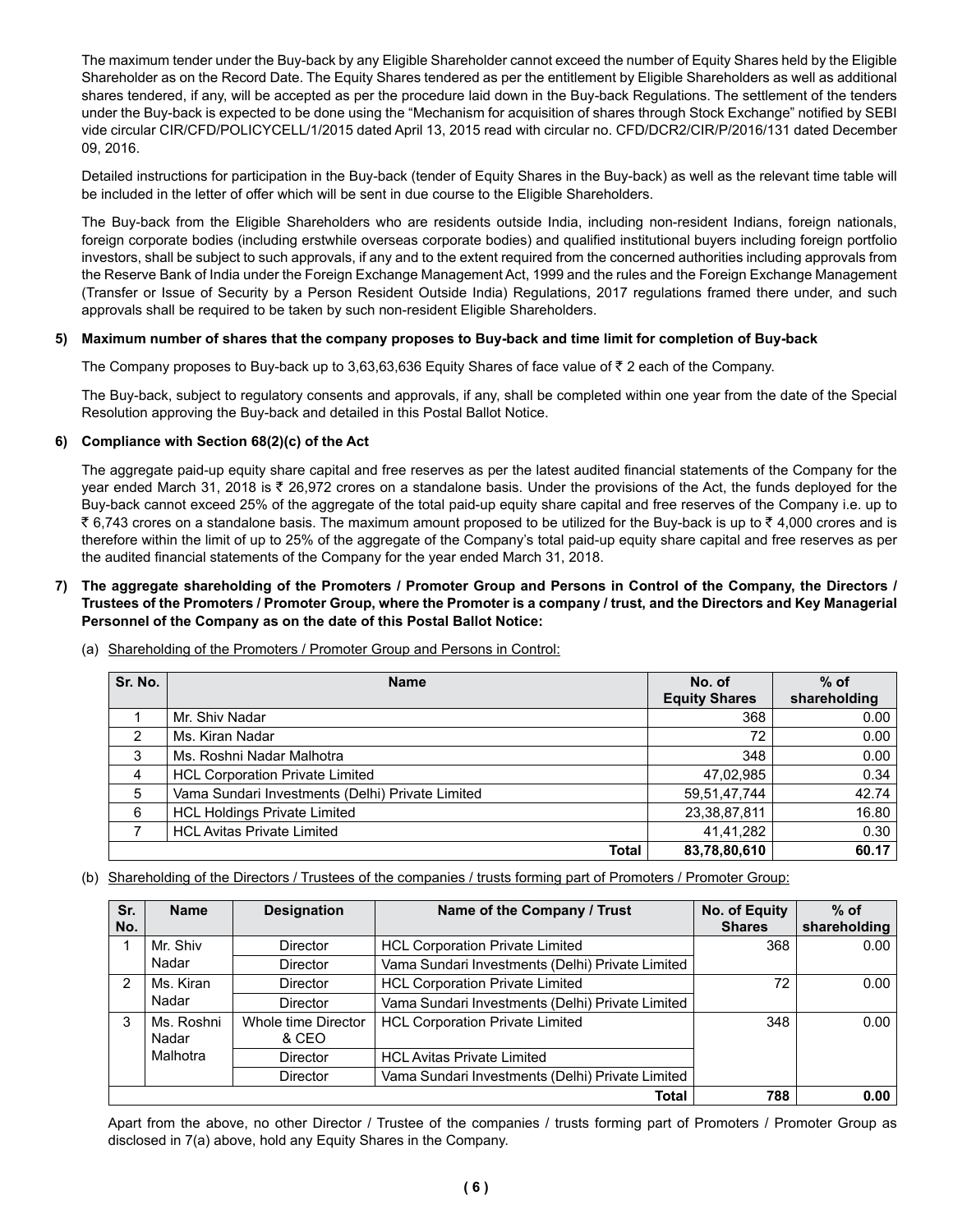(c) Shareholding of the Directors or Key Managerial Personnel of the Company:

| Sr. No. | <b>Name</b>                                             | No. of               | $%$ of       |
|---------|---------------------------------------------------------|----------------------|--------------|
|         |                                                         | <b>Equity Shares</b> | shareholding |
|         | Mr. Shiv Nadar, Chairman & Chief Strategy Officer       | 368                  | 0.00         |
| 2       | Ms. Roshni Nadar Malhotra, Director                     | 348                  | 0.00         |
| 3       | Mr. Subramanian Madhavan, Director                      | 2.500                | 0.00         |
| 4       | Mr. C. Vijayakumar, President & Chief Executive Officer | 1,40,849             | 0.01         |
| 5       | Mr. Anil Kumar Chanana, Chief Financial Officer         | 90.389               | 0.01         |
|         | Mr. Manish Anand, Company Secretary                     | 18.446               | 0.00         |
|         | <b>Total</b>                                            | 2.52.900             | 0.02         |

Apart from the above, no other Director or Key Managerial Personnel of the Company, hold any Equity Shares in the Company.

- **8) Aggregate number of Equity Shares purchased or sold as well as maximum and minimum price at which such purchases and sales were made along with relevant dates by persons mentioned under (7) above for a period of six months preceding the date of the Board Meeting till the date of this Postal Ballot Notice**
	- (a) Details of transactions by the Promoters / Promoter Group and Persons in Control of the Company:

| <b>Name</b>                                                   | Aggregate<br>No. of Equity<br><b>Shares</b><br><b>Purchased / Sold</b> | <b>Nature of Transaction</b>                                                                  | <b>Relevant</b><br>Date | <b>Maximum</b><br>Gross Rate /<br><b>Trade Price per</b><br><b>Equity Share</b> | <b>Minimum</b><br>Gross Rate /<br><b>Trade Price per</b><br><b>Equity Share</b> |
|---------------------------------------------------------------|------------------------------------------------------------------------|-----------------------------------------------------------------------------------------------|-------------------------|---------------------------------------------------------------------------------|---------------------------------------------------------------------------------|
| Vama Sundari<br>Investments (Delhi)<br><b>Private Limited</b> | 75,00,000                                                              | Shares purchased under block<br>deal through stock exchange<br>(Promoters' inter-se transfer) | June 5, 2018            | 900.00                                                                          | 900.00                                                                          |
| <b>HCL Corporation</b><br><b>Private Limited</b>              | 43.00.000                                                              | Shares sold under block<br>deal through stock exchange<br>(Promoters' inter-se transfer)      | June 5, 2018            | 900.00                                                                          | 900.00                                                                          |
| <b>HCL Avitas</b><br><b>Private Limited</b>                   | 32,00,000                                                              | Shares sold under block<br>deal through stock exchange<br>(Promoters' inter-se transfer)      | June 5, 2018            | 900.00                                                                          | 900.00                                                                          |

Apart from the above, no other Promoter / Promoter Group company has undertaken any transaction (either purchase / sale / inter-se transfer) during the period of six months preceding the date of the Board Meeting and from the date of the Board Meeting till the date of this Postal Ballot Notice.

(b) Details of transactions by the Directors of the companies / trustees of trusts forming part of Promoters / Promoter Group:

 There were no transactions (either purchase / sale / inter-se transfer) undertaken by persons referred to in 7(b) above during the period of six months preceding the date of the Board Meeting and from the date of the Board Meeting till the date of this Postal Ballot Notice.

(c) Details of transactions by the Directors or Key Managerial Personnel of the Company:

 There were no transactions (either purchase / sale / inter-se transfer) undertaken by persons referred to in 7(c) above during the period of six months preceding the date of the Board Meeting and from the date of the Board Meeting till the date of this Postal Ballot Notice.

#### **9) Intention of the Promoters / Promoter Group and Persons in Control of the Company to tender Equity Shares for Buy-back indicating the number of shares, details of acquisition with dates and price**

In terms of the Buy-back Regulations, under the tender offer route, the Promoters and Promoter Group of the Company have an option to participate in the Buy-back. In this regard, the Promoters and Promoter Group (the "Promoter Group") have expressed their intention to participate in the Buy-back vide their letters dated July 13, 2018 and tender upto an aggregate maximum of 3,17,73,657 Equity Shares or such lower number of shares as required in compliance with the Buy-back Regulations.

The maximum number of shares that the Promoter Group may tender are given in the table below.

| Sr. | <b>Name</b>                                      | No. of Equity      | <b>Maximum number of Equity</b>  |
|-----|--------------------------------------------------|--------------------|----------------------------------|
| No. |                                                  | <b>Shares held</b> | <b>Shares intended to tender</b> |
|     | Mr. Shiv Nadar                                   | 368                | <b>NIL</b>                       |
| 2   | Ms. Kiran Nadar                                  | 72                 | <b>NIL</b>                       |
| 3   | Ms. Roshni Nadar Malhotra                        | 348                | <b>NIL</b>                       |
| 4   | <b>HCL Corporation Private Limited</b>           | 47,02,985          | 1,22,822                         |
| 5   | Vama Sundari Investments (Delhi) Private Limited | 59,51,47,744       | 1,55,42,683                      |
| 6   | <b>HCL Holdings Private Limited</b>              | 23,38,87,811       | 1,60,00,000                      |
|     | <b>HCL Avitas Private Limited</b>                | 41,41,282          | 1,08,152                         |
|     | <b>Total</b>                                     | 83,78,80,610       | 3, 17, 73, 657                   |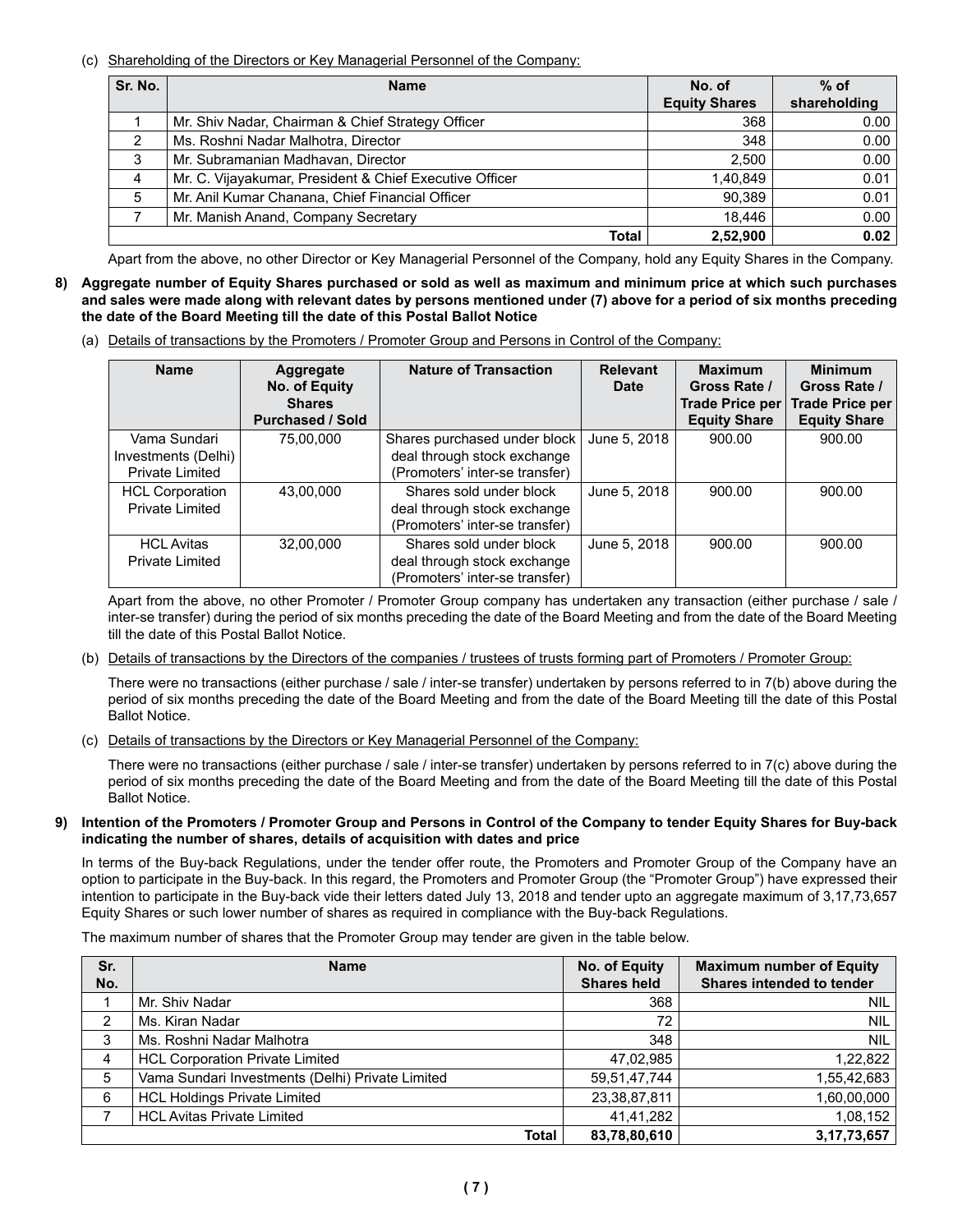Details of the date and price of acquisition of the Equity Shares that the Promoter Group intends to tender are set-out below:

## a) HCL Avitas Private Limited

| S.<br>No. | Date of<br><b>Acquisition</b> | No. of<br>Equity<br><b>Shares</b> | <b>Cost of Acquisition per</b><br>Equity Share (in $\bar{z}$ ) | <b>Mode of Acquisition</b>                                                                       | <b>Nominal</b><br>value per<br>Equity<br>Share (in ₹) | <b>Cumulative</b><br>No. of<br><b>Equity</b><br><b>Shares</b> |
|-----------|-------------------------------|-----------------------------------|----------------------------------------------------------------|--------------------------------------------------------------------------------------------------|-------------------------------------------------------|---------------------------------------------------------------|
|           | March 23, 2017                | 1.08.152                          | 870.00                                                         | Shares purchased under<br>block deal through stock<br>exchange (Promoters'<br>inter-se transfer) | າ                                                     | 1,08,152                                                      |

## b) HCL Holdings PrivateLimited.

| S.<br>No. | Date of<br><b>Acquisition</b> | No. of<br><b>Equity</b><br><b>Shares</b> | <b>Cost of Acquisition</b><br>per Equity Share (in | <b>Mode of Acquisition</b>                                                    | <b>Nominal</b><br>value per<br><b>Equity</b><br>Share (in ₹) | <b>Cumulative</b><br>No. of<br><b>Equity</b><br><b>Shares</b> |
|-----------|-------------------------------|------------------------------------------|----------------------------------------------------|-------------------------------------------------------------------------------|--------------------------------------------------------------|---------------------------------------------------------------|
|           | June 6, 1999                  | .60,00,000                               | 9.94803                                            | Secondary purchase prior to<br>listing of shares (with prior<br>RBI approval) | 2                                                            | 1.60.00.000                                                   |

## c) HCL Corporation Private Limited

| S.<br>No. | Date of<br><b>Acquisition</b> | No. of<br>Equity<br><b>Shares</b> | <b>Cost of Acquisition per</b><br>Equity Share (in $\bar{z}$ ) | <b>Mode of Acquisition</b> | <b>Nominal</b><br>value per<br>Equity<br>Share (in ₹) | <b>Cumulative</b><br>No. of<br><b>Equity</b><br><b>Shares</b> |
|-----------|-------------------------------|-----------------------------------|----------------------------------------------------------------|----------------------------|-------------------------------------------------------|---------------------------------------------------------------|
|           | March 25, 2014                | 1.22.822                          | <b>NIL</b><br>(shares allotted under bonus<br>issue)           | Bonus Issue                |                                                       | 1.22.822                                                      |

## d) Vama Sundari Investments (Delhi) Private Limited

| S.<br>No. | <b>Date of Acquisition</b>                     | No. of<br><b>Equity</b><br><b>Shares</b> | Cost of<br><b>Acquisition per</b><br><b>Equity Share</b><br>(in ₹) | <b>Mode of Acquisition</b>                | <b>Nominal</b><br>value per<br><b>Equity Share</b><br>(in ₹) | <b>Cumulative</b><br>No. of<br><b>Equity</b><br><b>Shares</b> |
|-----------|------------------------------------------------|------------------------------------------|--------------------------------------------------------------------|-------------------------------------------|--------------------------------------------------------------|---------------------------------------------------------------|
|           | August 11, 2017                                | 24,65,779                                | 860.00                                                             | Shares acquired through stock<br>exchange | 2                                                            | 24,65,779                                                     |
| 2         | December 4, 2017                               | 5,00,000                                 | 850.00                                                             | Shares acquired through stock<br>exchange | 2                                                            | 29,65,779                                                     |
| 3         | December 5, 2017                               | 1,75,000                                 | 844.90                                                             | Shares acquired through stock<br>exchange | 2                                                            | 31,40,779                                                     |
| 4         | December 5, 2017                               | 12.80.000                                | 849.83                                                             | Shares acquired through stock<br>exchange | $\overline{2}$                                               | 44,20,779                                                     |
| 5         | June 5, 2018                                   | 75.00.000                                | 900.00                                                             | Shares acquired through stock<br>exchange | $\overline{2}$                                               | 1,19,20,779                                                   |
| 6         | April 1, 2012<br>(Appointed date of<br>Merger) | 36,21,904                                | 395.00                                                             | Merger*                                   | $\overline{2}$                                               | 1,55,42,683                                                   |

*\*Shares were transferred to Vama Sundari Investments (Delhi) Private Limited pursuant to a Scheme of Amalgamation amongst Slocum Investments (Delhi) Private Limited, Shivkiran Investments (Delhi) Private Limited (the Transferors) and Vama Sundari Investments (Delhi) Private Limited (the Transferee) which was approved by the Hon'ble High Court of Punjab & Haryana vide its order dated January 31, 2013. The Scheme became effective on March 22, 2013 (i.e. the date on which the order was filed with the Registrar of Companies) and transfer of assets from Slocum Investments (Delhi) Private Limited and Shivkiran Investments (Delhi) Private Limited (the Transferors) to Vama Sundari Investments (Delhi) Private Limited (the Transferee) (including the above shares) were deemed to be transferred from the appointed date of the Scheme which was April 1, 2012.*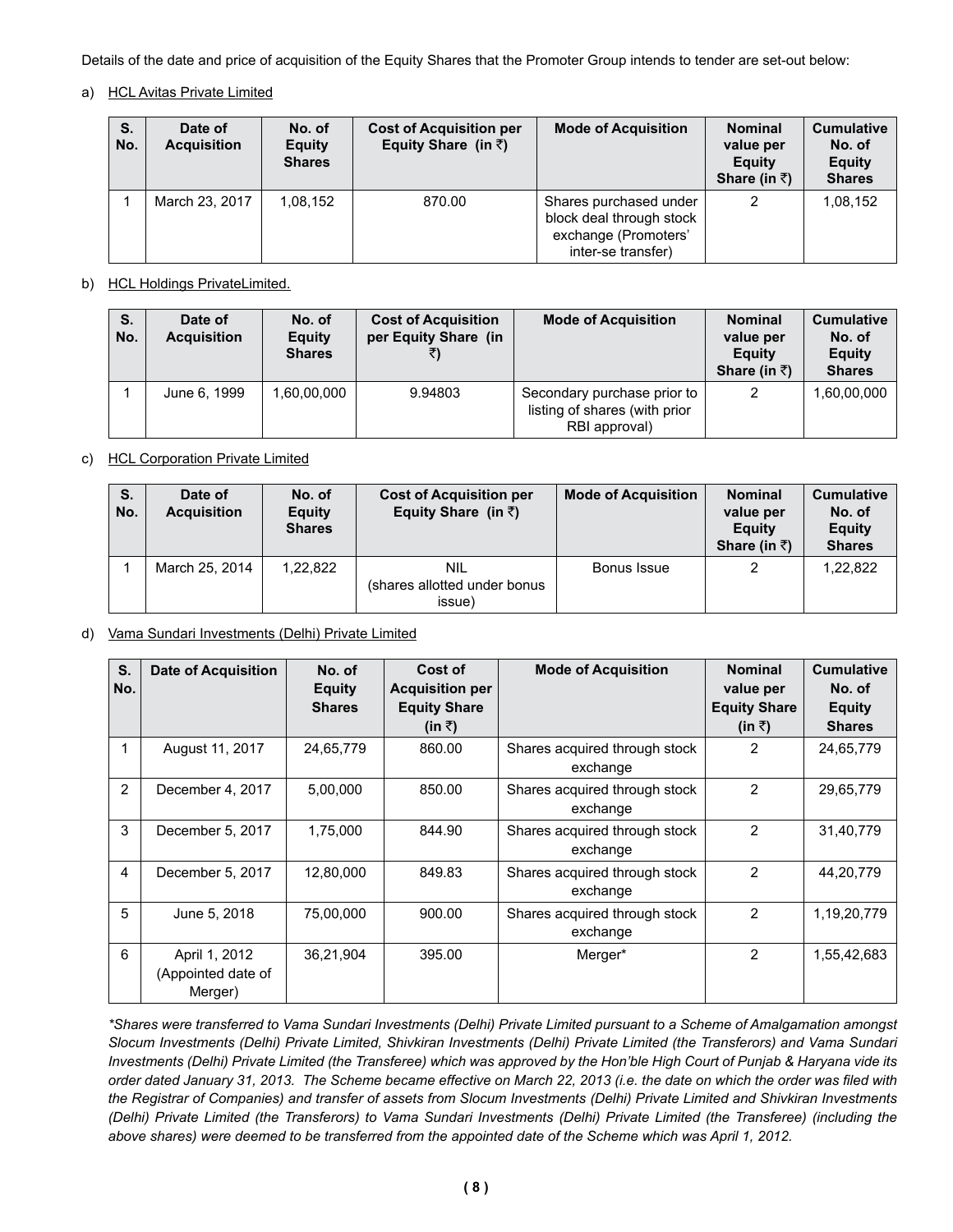### **10) No defaults**

The Company confirms that there are no defaults subsisting in the repayment of deposits, interest payment thereon, redemption of debentures or interest payment thereon or redemption of preference shares or payment of dividend due to any shareholder, or repayment of any term loans or interest payable thereon to any financial institution or banking company.

#### **11) Confirmation from the Board**

The Board has confirmed that it has made a full enquiry into the affairs and prospects of the Company and after taking into account the financial position of the Company including the projections and also considering all contingent liabilities, the Board has formed an opinion:

- i. That immediately following the date of the Board Meeting, being July 12, 2018 and the date on which the results of the postal ballot including remote e-voting approving the proposed Buy-back will be declared, there will be no grounds on which the Company could be found unable to pay its debts;
- ii. That as regards the Company's prospects for the year immediately following the date of this Board Meeting being July 12, 2018 and the date on which the results of the postal ballot including remote e-voting approving the proposed Buy-back will be declared, having regard to Board's intentions with respect to the management of the Company's business during that year and to the amount and character of the financial resources which will, in the Board's view, be available to the Company that year, the Company will be able to meet its liabilities as and when they fall due and will not be rendered insolvent within a period of one year from that date; and
- iii. That in forming the aforementioned opinion, the Board has taken into account the liabilities (including prospective and contingent liabilities) as if the Company is being wound up under the provisions of the Act.

#### **12) Report addressed to the Board of Directors by the Statutory Auditors of the Company on permissible capital payment and opinion formed by Directors regarding insolvency**

The text of the report dated July 12, 2018 received from S.R. Batliboi & Co. LLP, Chartered Accountants, the Statutory Auditors of the Company, addressed to the Board is reproduced below:

### **Independent Auditor's Report on Buy-back of shares pursuant to the requirement of Schedule II to the Securities and Exchange Board of India (Buy-back of Securities) Regulations, 1998, as amended**

The Board of Directors HCL Technologies Limited 806, Siddharth 96, Nehru Place New Delhi 110 019

- 1. This Report is issued in accordance with the terms of our service scope letter dated July, 4 2017 and master engagement agreement dated September 28, 2017 with HCL Technologies Limited (hereinafter the "Company").
- 2. In connection with the proposal of HCL Technologies Limited ("the Company") to Buy-back its equity shares in pursuance of the provisions of Sections 68, 69 and 70 of the Companies Act, 2013 ("the Act") and the Securities and Exchange Board of India (Buy-back of Securities) Regulations, 2015, as amended ("the Regulations"), and in terms of the resolution passed by the Board of Directors of the Company in their meeting held on July 12, 2018, which is subject to the approval of the shareholders of the Company, we have been engaged by the Company to perform a reasonable assurance engagement on the Statement of determination of the maximum amount of permissible capital payment (the "Statement"), which we have initialed for identification purposes only.

Board of Directors' Responsibility for the Statement

- 3. The preparation of the Statement is the responsibility of the Board of Directors of the Company, including the preparation and maintenance of all accounting and other relevant supporting records and documents. This responsibility includes the design, implementation and maintenance of internal controls relevant to the preparation and presentation of the Statement and applying an appropriate basis of preparation; and making estimates that are reasonable in the circumstances.
- 4. The Board of Directors is responsible to make a full inquiry into the affairs and prospects of the Company and to form an opinion that the Company will not be rendered insolvent within a period of one year from the date of passing the board meeting resolution and from the date on which the results of the shareholders resolutions with regard to proposed Bay-back are declared.

#### Auditor's Responsibility

- 5. Pursuant to the requirements of the Regulations, it is our responsibility to provide reasonable assurance on the following "Reporting Criteria":
	- (i) Whether the amount of capital payment for the Buy-back is within the permissible limit and computed in accordance with the provisions of Section 68 of the Act;
	- (ii) Whether the Board of Directors has formed the opinion, as specified in Clause (x) of Part A of Schedule II to the Regulations, on reasonable grounds that the Company having regard to its state of affairs will not be rendered insolvent within a period of one year from the date of passing the Board meeting resolution and from date on which the results of the shareholders' resolutions with regard to the proposed buyback are declared;
	- (iii) Whether we are aware of anything to indicate that the opinion expressed by the Directors in the declaration as to any of the matters mentioned in the declaration is unreasonable in circumstances as at the date of the declaration.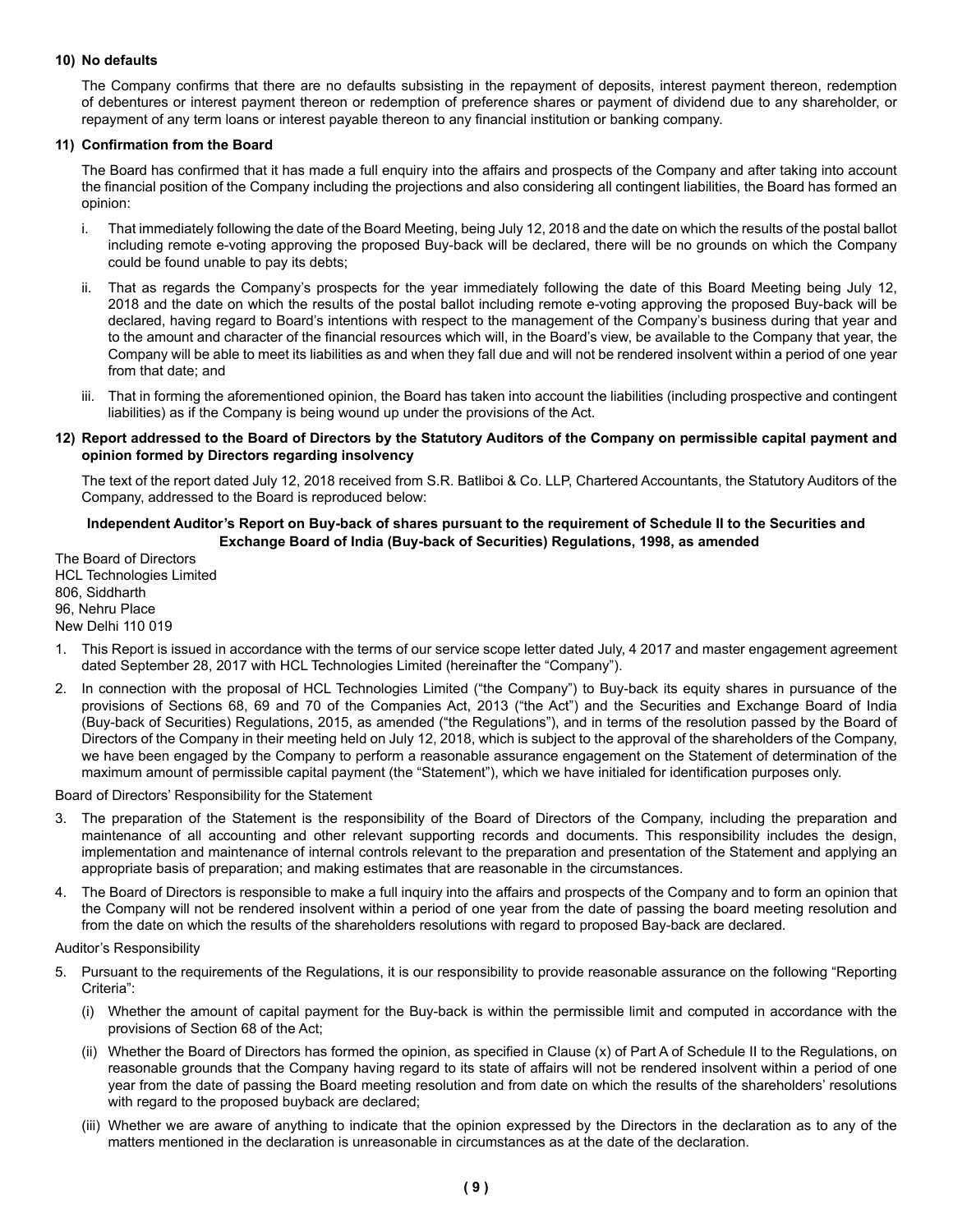- 6. The financial statements referred to in paragraph 9 below, have been audited by us, on which we issued an unmodified audit opinion vide our report dated May 2, 2018. Our audits of these financial statements were conducted in accordance with the Standards on Auditing, as specified under Section 143(10) of the Act and other applicable authoritative pronouncements issued by the Institute of Chartered Accountants of India. Those Standards require that we plan and perform the audit to obtain reasonable assurance about whether the financial statements are free of material misstatement.
- 7. We conducted our examination of the Statement in accordance with the Guidance Note on Reports or Certificates for Special Purposes issued by the Institute of Chartered Accountants of India. The Guidance Note requires that we comply with the ethical requirements of the Code of Ethics issued by the Institute of Chartered Accountants of India.
- 8. We have complied with the relevant applicable requirements of the Standard on Quality Control (SQC) 1, Quality Control for Firms that Perform Audits and Reviews of Historical Financial Information, and Other Assurance and Related Services Engagements.
- 9. A reasonable assurance engagement involves performing procedures to obtain sufficient appropriate evidence on the Reporting criteria mention in paragraph 5 above. The procedures selected depend on the auditor's judgement, including the assessment of the risks associated with the Reporting Criteria. We have performed the following procedures in relation to the Statement:
	- i) Enquired into the state of affairs of the Company in relation to its audited standalone and consolidated financial statements for the year ended March 31, 2018;
	- ii) Examined authorization for Buy-back from the Articles of Association of the Company;
	- iii) Examined that the amount of capital payment for the Buy-back as detailed in Annexure A is within the permissible limit computed in accordance with section 68 of the Act;
	- iv) Examined that the ratio of debt owned by the Company, if any, is not more than twice the capital and its free reserve after such Buy-back;
	- v) Examined that all shares for Buy-back are fully paid-up;
	- vi) Examined resolutions passed in the meetings of the Board of Directors. We have done no procedures as regard the projections as approved by the Board of Directors and accordingly do not certify the same;
	- vii) Examined Director's declarations for the purpose of Buy-back and solvency of the Company;
	- viii) Obtained necessary representations form the management of the Company.

#### Opinion

- 10. Based on our examination as above, and the information and explanations given to us, in our opinion,
	- (i) the Statement of maximum amount of permissible capital payment towards Buy-back of equity shares, as stated in Annexure A, is in our view properly determined in accordance with Section 68 of the Act; and
	- (ii) the Board of Directors, in their meeting held on July 12, 2018, have formed the opinion, as specified in clause (x) of Part A of Schedule II of the Regulations (Refer Annexure B attached), on reasonable grounds, that the Company, having regard to its state of affairs will not, be rendered insolvent within a period of one year from passing the Board meeting resolution dated July 12, 2018, and from date on which the results of the shareholders' resolutions with regard to the proposed buyback are declared and we are not aware of anything to indicate that the opinion expressed by the Directors in the declaration as to any of the matters mentioned in the declaration is unreasonable in circumstances as at the date of the declaration.

#### Restriction on Use

11. The certificate is addressed to and provided to the Board of Directors of the Company pursuant to the requirements of the Act and Regulations solely to enable them to include it (a) in the explanatory statement to be included in the postal ballot notice to be circulated to the shareholders, (b) in the public announcement to be made to the Shareholders of the Company, (c) in the draft letter of offer and letter of offer to be filed with the Securities and Exchange Board of India, the stock exchanges, the Registrar of Companies as required by the Regulations, the National Securities Depository Limited and the Central Depository Securities (India) Limited, and should not be used by any other person or for any other purpose. Accordingly, we do not accept or assume any liability or any duty of care for any other purpose or to any other person to whom this report is shown or into whose hands it may come without our prior consent in writing. We have no responsibility to update this report for events and circumstances occurring after the date of this report.

#### For **S.R. Batliboi & CO. LLP** Chartered Accountants **ICAI Firm Registration Number:** 301003E/E300005

#### **per Nilangshu Katriar**

Partner Membership Number: 58814

Place of Signature: Gurugram Date: July 12, 2018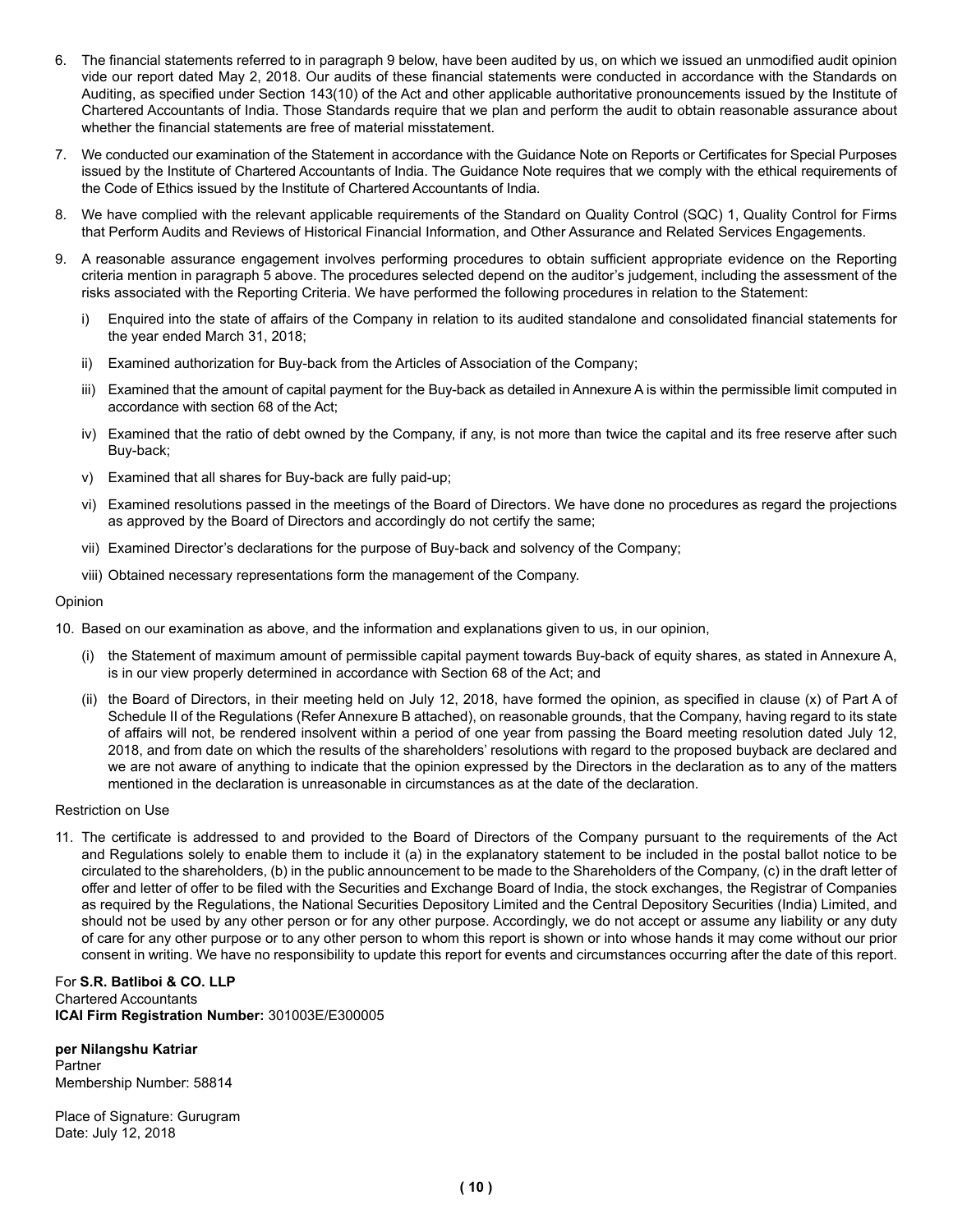### **Annexure A**

### **Statement of Determination of the Maximum Amount of Permissible Capital Payment for Buy-back of Equity Shares in accordance with the provisions of the Act and the Regulations (the "Statement")**

*(Amount in* `*)*

|    | <b>Particulars</b>                                                                                          | <b>Standalone</b><br>(In crores) | <b>Consolidated</b><br>(In crores) |
|----|-------------------------------------------------------------------------------------------------------------|----------------------------------|------------------------------------|
| A) | Paid-up capital as at March 31, 2018*                                                                       |                                  |                                    |
|    | (1,39,22,46,384 equity shares of `2/- each fully paid-up)                                                   | 278                              | 278                                |
| B) | Free Reserves as on March 31, 2018*                                                                         |                                  |                                    |
|    | Securities Premium Account                                                                                  | 5                                | 5                                  |
|    | Surplus in Statement of Profit and Loss                                                                     | 24,302                           | 31,634                             |
|    | <b>General Reserve</b>                                                                                      | 2,387                            | 2,607                              |
|    | Total (A+B)                                                                                                 | 26,972                           | 34,524                             |
|    | Maximum amount permissible for the Buy-back i.e. 25% of total paid-up equity capital<br>and free reserves # | 6,743                            | 8,631                              |

*\* Calculation in respect to Buy-back is done on the basis of standalone and consolidated audited financial statements of the Company for the financial year ended March 31, 2018.*

*# It may be noted that as per provisions to Section 68 (2)(c) of the Act, in respect of Buy-back of equity shares in any financial year, the reference to twenty-five percent shall be construed with respect to the total paid-up equity share capital in that financial year.* 

> For and on behalf of the Board of Directors of **HCL Technologies Limited**

Place: New Delhi **S. Madhavan** Date: July 12, 2018 **Director** 

## **Annexure - B Declaration of the Board of Directors**

It is hereby declared that the Board of Directors has made full enquiry into the affairs and prospects of the Company and after taking into account the financial position of the Company including the projections and also considering all contingent liabilities, the Board has formed an opinion:

- 1) That immediately following the date of the Board Meeting, being July 12, 2018 and the date on which the results of the postal ballot including remote e-voting approving the proposed Buy-back will be declared, there will be no grounds on which the Company could be found unable to pay its debts;
- 2) That as regards the Company's prospects for the year immediately following the date of this Board Meeting being July 12, 2018 and the date on which the results of the postal ballot including remote e-voting approving the proposed Buy-back will be declared, having regard to Board's intentions with respect to the management of the Company's business during that year and to the amount and character of the financial resources which will, in the Board's view, be available to the Company that year, the Company will be able to meet its liabilities as and when they fall due and will not be rendered insolvent within a period of one year from that date; and
- 3) That in forming the aforementioned opinion, the Board has taken into account the liabilities (including prospective and contingent liabilities) as if the Company is being wound up under the provisions of the Act.

For and on behalf of the Board of Directors of **HCL Technologies Limited**

Place: New Delhi **S. Madhavan** Date: July 12, 2018 **Director**